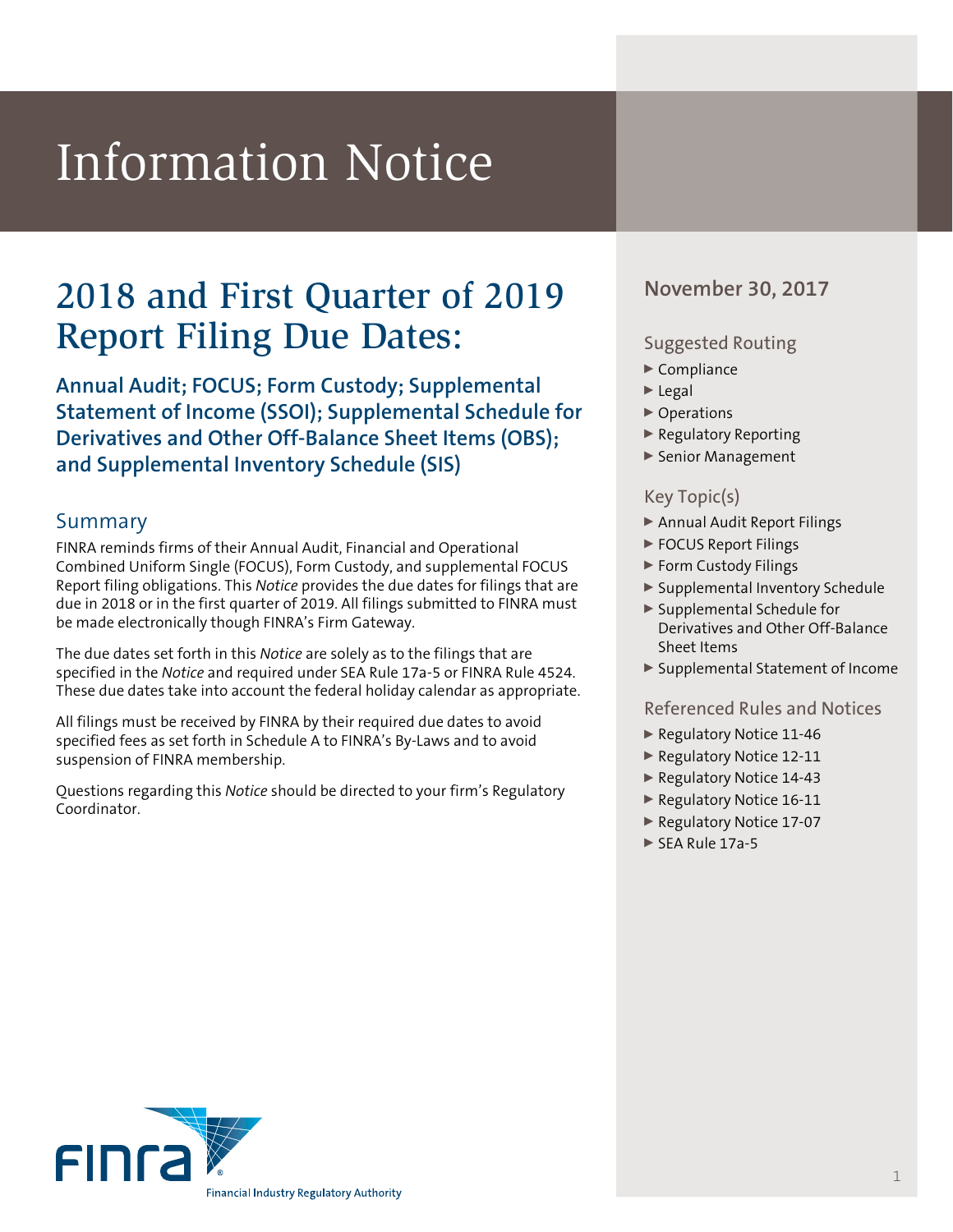### Background

#### **Annual Audit Report**

Firms must submit their annual audit reports to FINRA in electronic form.1 Pursuant to SEA Rule 17a-5(d)(6), firms must also file the report at the regional office of the SEC in which the firm has its principal place of business and the SEC's principal office in Washington, DC. Members are reminded that the SEC has a process for electronic filing of annual audit reports, in lieu of filing in paper form, which the SEC updated in January 2017.<sup>2</sup>

Rule 17a-5(d)(6) requires firms that are members of Securities Investor Protection Corporation (SIPC) to file the annual audit report with SIPC. Members are reminded that in August 2017, SIPC and FINRA announced an agreement designed to ease reporting burdens and compliance costs for firms.<sup>3</sup> Pursuant to the agreement, when a firm that is a SIPC member files an annual audit report through FINRA's Firm Gateway on or after September 1, 2017, this will also constitute filing with SIPC. Members may consult the [SIPC website](https://www.sipc.org/for-members/annual-reports) for further information.

Filings are due no later than 11:59 p.m. Eastern Time (ET) on the due dates listed in this *Notice*.

| <b>Period Ending</b> | <b>Due Date</b>   |
|----------------------|-------------------|
| November 30, 2017    | January 29, 2018  |
| December 31, 2017    | March 1, 2018     |
| January 31, 2018     | April 2, 2018     |
| February 28, 2018    | April 30, 2018    |
| March 31, 2018       | May 30, 2018      |
| April 30, 2018       | June 29, 2018     |
| May 31, 2018         | July 30, 2018     |
| June 30, 2018        | August 29, 2018   |
| July 31, 2018        | October 1, 2018   |
| August 31, 2018      | October 30, 2018  |
| September 30, 2018   | November 29, 2018 |
| October 31, 2018     | December 31, 2018 |
| November 30, 2018    | January 29, 2019  |
| December 31, 2018    | March 1, 2019     |

#### **Annual Audit Reports**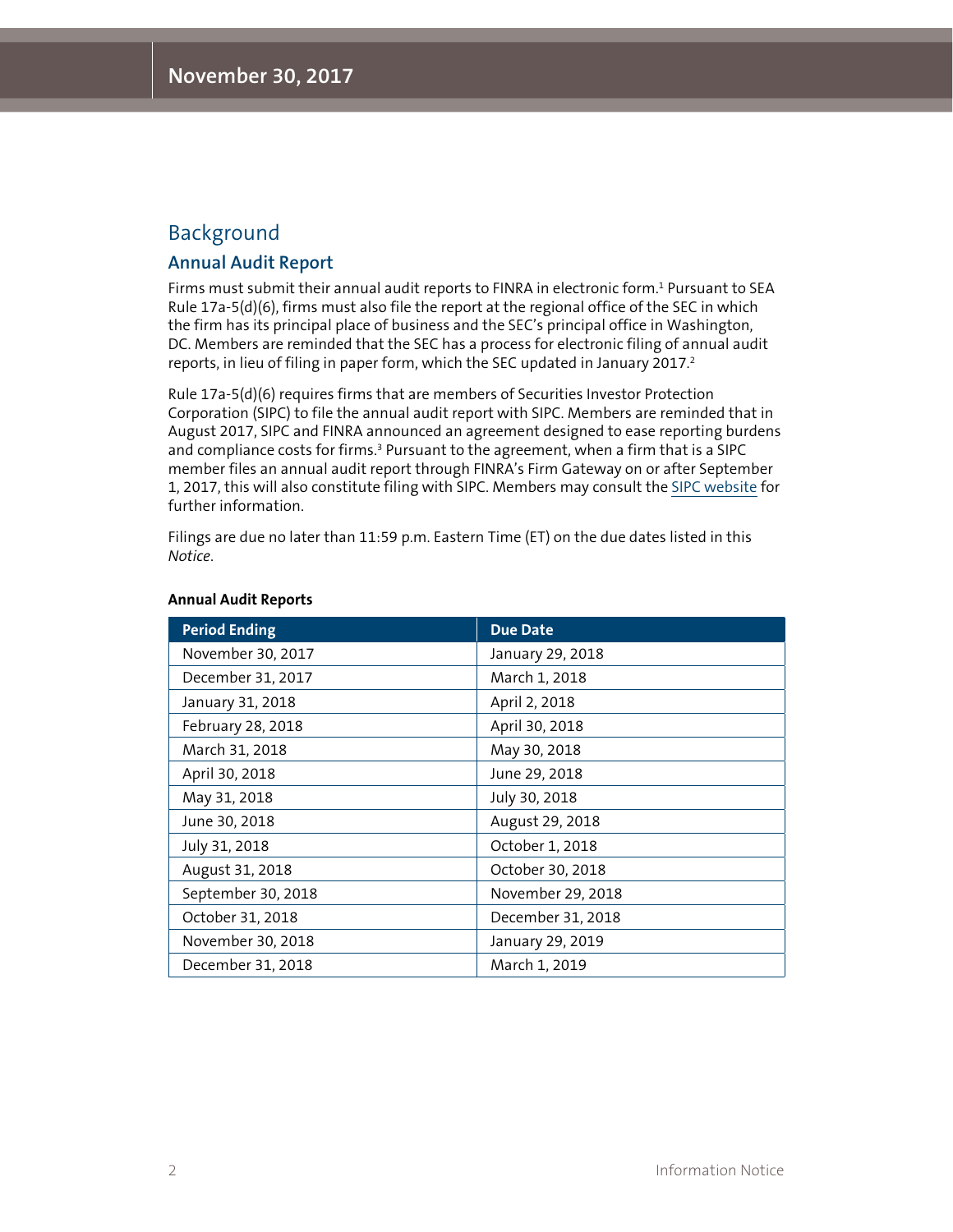#### **FOCUS Reports**

Firms must submit their FOCUS Reports electronically through the eFOCUS System available via the FINRA Firm Gateway. For information about completing the FOCUS Report, please see the [FOCUS Report submission guidance](http://www.finra.org/industry/focus).

#### **Monthly and Fifth4 FOCUS Part II/IIA Filings**

| <b>Period Ending</b> | <b>Due Date</b>    |
|----------------------|--------------------|
| January 31, 2018     | February 26, 2018  |
| February 28, 2018    | March 23, 2018     |
| April 30, 2018       | May 23, 2018       |
| May 31, 2018         | June 25, 2018      |
| July 31, 2018        | August 23, 2018    |
| August 31, 2018      | September 26, 2018 |
| October 31, 2018     | November 27, 2018  |
| November 30, 2018    | December 26, 2018  |

#### **Quarterly FOCUS Part II/IIA Filings**

| <b>Quarter Ending</b> | Due Date         |
|-----------------------|------------------|
| December 31, 2017     | January 25, 2018 |
| March 31, 2018        | April 24, 2018   |
| June 30, 2018         | July 25, 2018    |
| September 30, 2018    | October 24, 2018 |
| December 31, 2018     | January 25, 2019 |

#### **Annual Schedule I Filings**

| <b>Period</b> | Due Date         |
|---------------|------------------|
| 2017          | January 25, 2018 |
| 2018          | January 25, 2019 |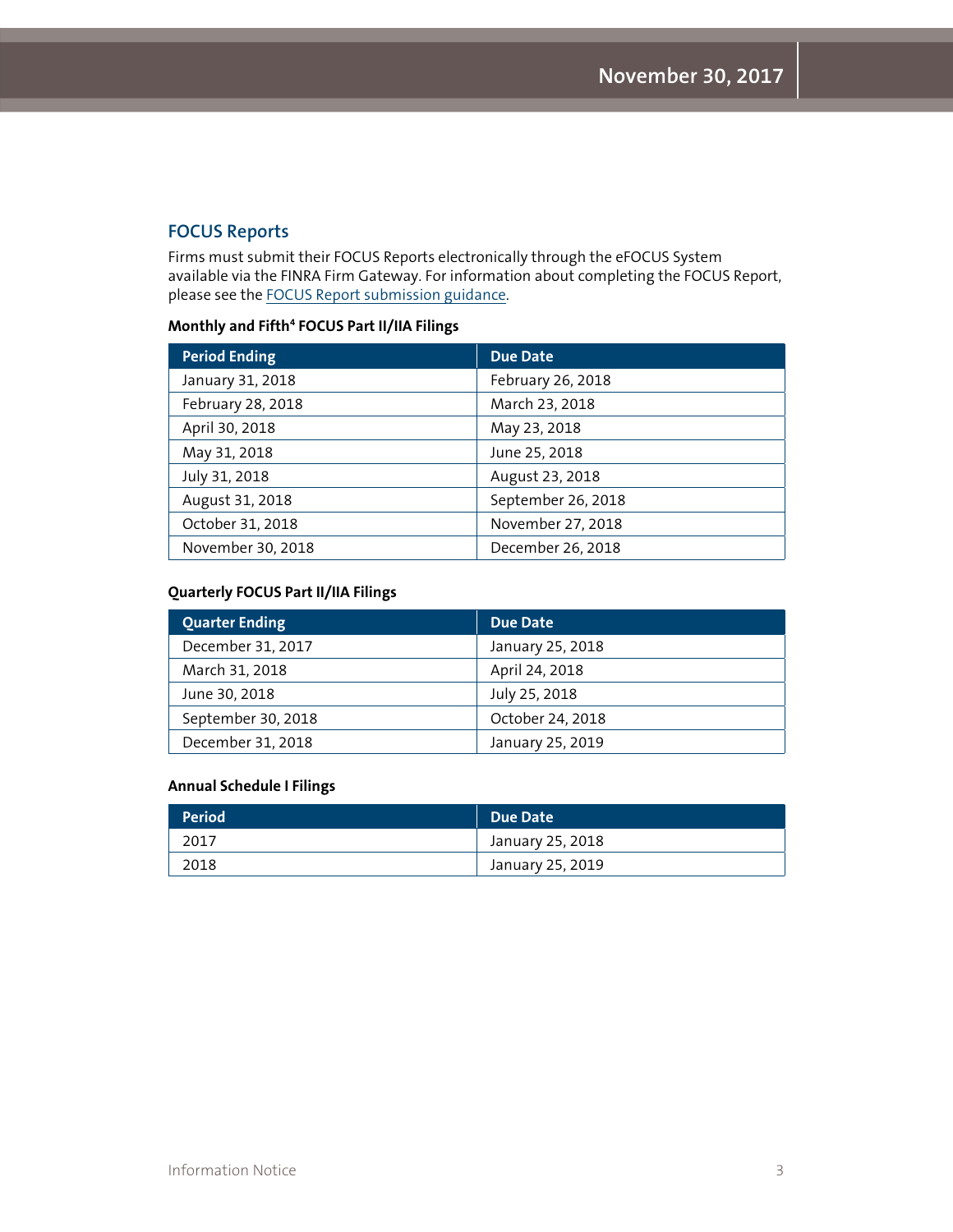#### **Form Custody**

Firms are required to file Form Custody pursuant to SEA Rule 17a-5(a)(5).

#### **Form Custody Filings**

| <b>Quarter Ending</b> | Due Date         |
|-----------------------|------------------|
| December 31, 2017     | January 25, 2018 |
| March 31, 2018        | April 24, 2018   |
| June 30, 2018         | July 25, 2018    |
| September 30, 2018    | October 24, 2018 |
| December 31, 2018     | January 25, 2019 |

#### **Supplemental Statement of Income (SSOI)**

Firms must file the SSOI on a quarterly basis.<sup>5</sup>

#### **SSOI Filings**

| <b>Quarter Ending</b> | Due Date         |
|-----------------------|------------------|
| December 31, 2017     | January 30, 2018 |
| March 31, 2018        | April 27, 2018   |
| June 30, 2018         | July 30, 2018    |
| September 30, 2018    | October 29, 2018 |
| December 31, 2018     | January 30, 2019 |

#### **Supplemental Schedule for Derivatives and Other Off-Balance Sheet Items (Form OBS)**

Unless subject to the *de minimis* exception, the Form OBS must be filed by (1) all FINRA member firms that self-clear their proprietary transactions or clear transactions for others or carry customer accounts; and (2) all other FINRA member firms that have, pursuant to SEA Rule 15c3-1, a minimum dollar net capital requirement equal to or greater than \$100,000 and at least \$10 million in reportable items pursuant to the Form OBS.<sup>6</sup> Any firm that is required to file the Form OBS must do so as of the last day of a reporting period within 22 business days of the end of each calendar quarter by using the eFOCUS system. A firm that claims the de minimis exception must affirmatively indicate through the eFOCUS system that no filing is required for the reporting period. For more information on the Form OBS, including Frequently Asked Questions, please see the [Derivatives and Other](http://www.finra.org/industry/derivatives-and-other-balance-sheet-items-obs)  [Off-Balance Sheet Items Schedule \(OBS\)](http://www.finra.org/industry/derivatives-and-other-balance-sheet-items-obs) page.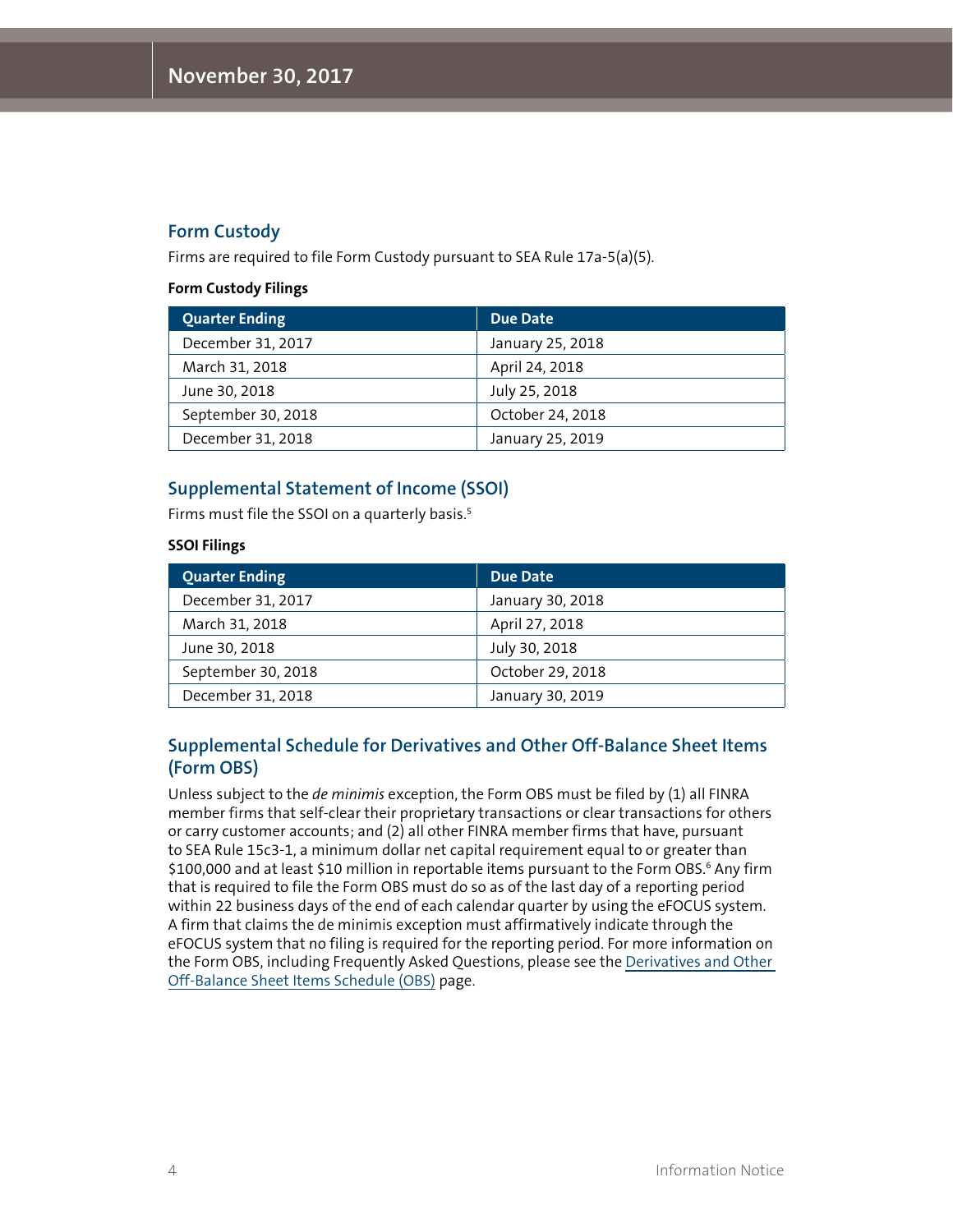#### **Form OBS Filings**

| <b>Quarter Ending</b> | Due Date         |
|-----------------------|------------------|
| December 31, 2017     | February 1, 2018 |
| March 31, 2018        | May 1, 2018      |
| June 30, 2018         | August 1, 2018   |
| September 30, 2018    | October 31, 2018 |
| December 31, 2018     | February 1, 2019 |

#### **Supplemental Inventory Schedule (SIS)**

The SIS must be filed by a firm that is required to file FOCUS Report Part II, FOCUS Report Part IIA or FOGS Report Part I, with inventory positions as of the end of the FOCUS or FOGS reporting period, unless the firm has (1) a minimum dollar net capital or liquid capital requirement of less than \$100,000; or (2) inventory positions consisting only of money market mutual funds.7 A firm with inventory positions consisting only of money market mutual funds must affirmatively indicate through the eFOCUS system that no SIS filing is required for the reporting period.

#### **SIS Form Filings**

| <b>Month Ending</b> | Due Date          |
|---------------------|-------------------|
| December 31, 2017   | January 30, 2018  |
| January 31, 2018    | March 1, 2018     |
| February 28, 2018   | March 28, 2018    |
| March 31, 2018      | April 27, 2018    |
| April 30, 2018      | May 29, 2018      |
| May 31, 2018        | June 28, 2018     |
| June 30, 2018       | July 30, 2018     |
| July 31, 2018       | August 28, 2018   |
| August 31, 2018     | October 1, 2018   |
| September 30, 2018  | October 29, 2018  |
| October 31, 2018    | November 30, 2018 |
| November 30, 2018   | December 31, 2018 |
| December 31, 2018   | January 30, 2019  |